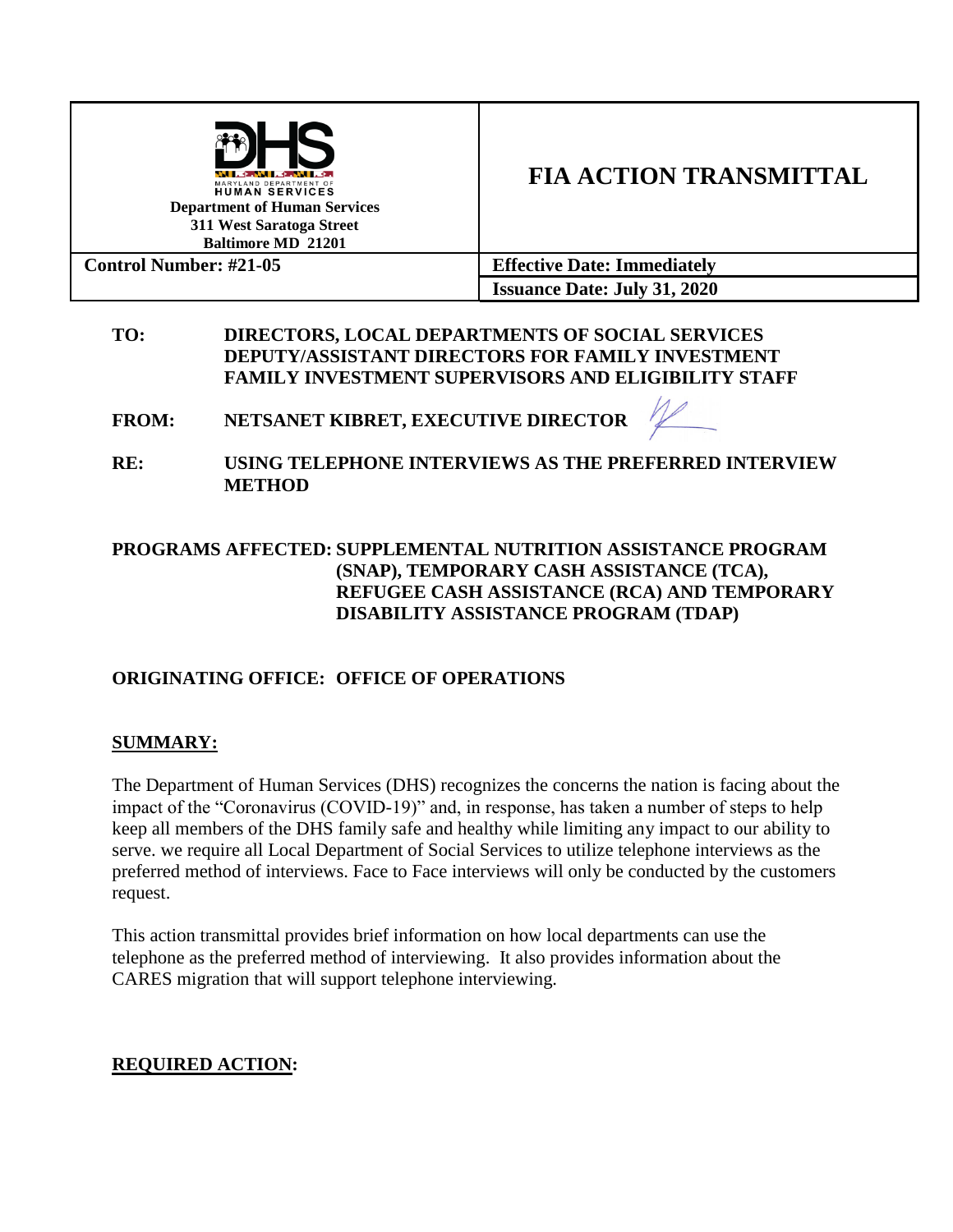Reference AT: 11-02, effective June 29, 2010. . Face-to-face interviews were no longer required at application and redetermination for Temporary Cash Assistance (TCA), Supplemental Nutrition Assistance Program (SNAP), Temporary Disability Assistance Program (TDAP), Public Assistance to Adults (PAA), Burial Assistance (BA) and Medical Assistance (MA). In addition, a face to face interview is not required for Welfare Avoidance Grants or Emergency Assistance to Families with Children (EAFC). Local departments must revise their local plans if they contain a requirement for a face to face interview.

If an applicant for any program requests a face-to-face interview, you must comply with this request and schedule one to take place as quickly as possible.

## **TELEPHONE INTERVIEWING TIPS**

An interview, whether face-to-face or by telephone, is a structured communication for the purpose of gathering necessary customer information to assist in determining eligibility.Its success depends on the skill of the interviewer and the rapport that develops between the interviewer and the customer.

#### **Telephone Interviews Establishment of Rapport**

- Identify yourself before asking for the customer
	- Ex: "Hello this Janice Smith calling from the State of MD Department of Social Services calling for John Greene regarding a public assistance application. May I speak with John Greene."
- Provide your direct contact information

\_\_\_\_\_\_\_\_\_\_\_\_\_\_\_.

- Ex: Can you grab a pen and piece of paper to write down my contact information? My name is \_\_\_\_\_\_\_\_\_\_\_\_\_ my telephone number at the office is
- Authenticate the applicant in a collaborative manner. Three different examples are listed below.
	- Ex: I have your address on State Street in Baltimore, MD. Can you provide me the street number and zip code?
	- Ex: I see you were born on August 26th can you provide me the year?
	- Ex: Perfect! I just need you to provide me with just the last four digits of your SSN so we can proceed on with the interview.
- Keep in mind identity theft is real therefore people may question you. Provide the option to call your work number and leave a voice message with the best date and time for you to call them back if they do not feel comfortable proceeding with the interview at the time. Be sure to narrate your efforts.

When leaving a voice message be sure to leave your direct contact information. Speak clearly and be sure to repeat your work telephone number twice.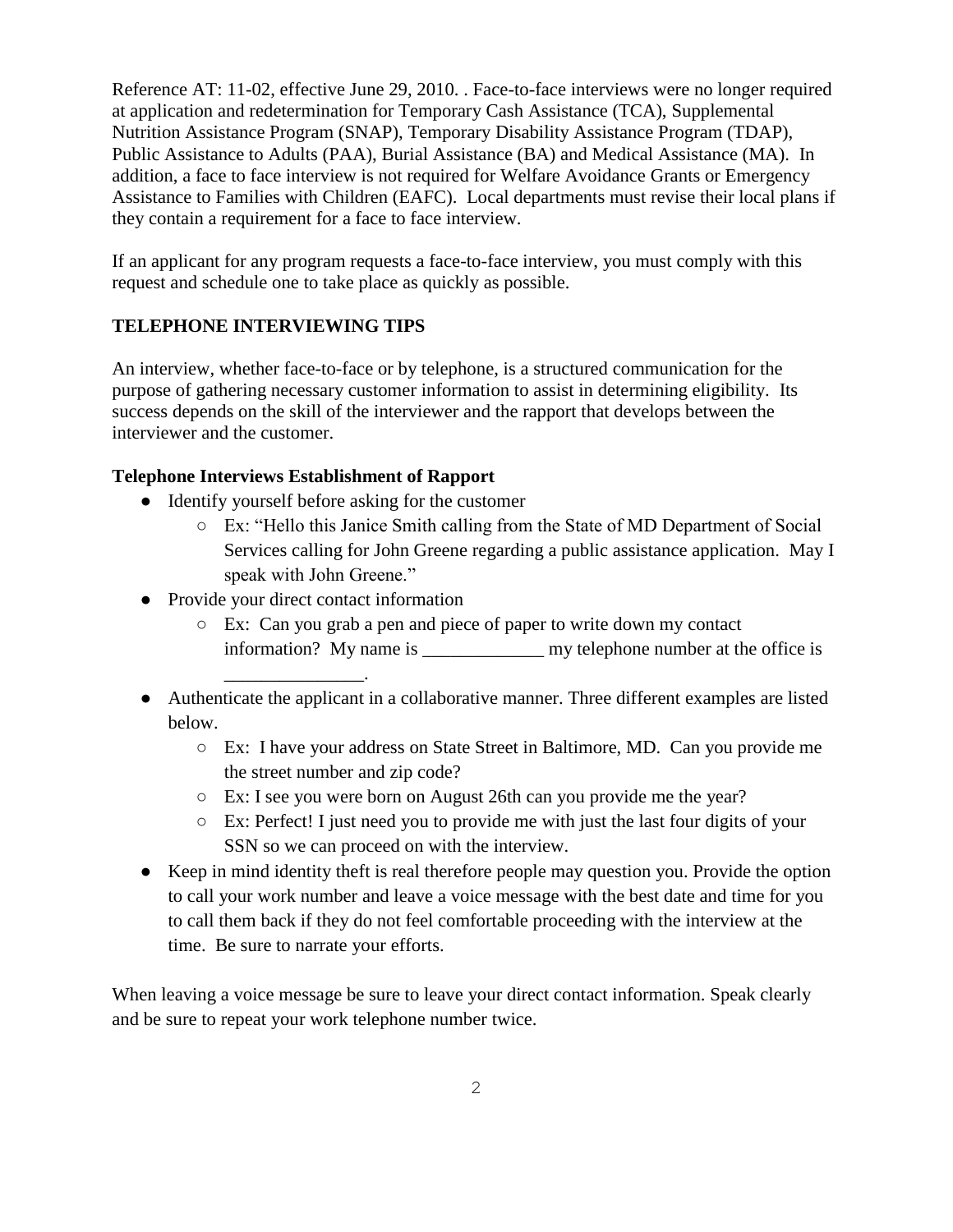#### **Telephone Interview Structured Communication**

- I. Plan the telephone interview. It requires preparation.
	- A. Get organized
	- B. Decide the objective of the call
		- 1. What is it you need to know?
		- 2. Why are you calling the customer?
	- C. Familiarize yourself with relevant past and current information
	- D. Write down all information needed
	- E. Gather complete and accurate information
- II. During the interview
	- A. Confirm your understanding of the circumstances
		- 1. Ask questions until you are clear on all issues,
		- 2. Request that the customer repeat them back to you.
- III. Use a good closing statement to prevent unnecessary and time-consuming phone calls to and from customers.

**Examples:** "Is there anything else you need to tell me before we hang up?"

- "Do you have any questions for me?"
- "Do you know what information you need to send/bring in?"

"Do you understand all that we talked about?"

## **CARES ACTION REQUIRED:**

It is important that CARES is properly coded to capture when the interview is completed by phone.

- The CARES **MISC** screen was modified as follows:
	- o Telephone Interview and Date field
		- For intake and redetermination interviews conducted by telephone, enter a **Y** in the **Telephone Interview** field and the date the telephone interview was conducted.
	- o Valid value of T (telephone interview) for the Redetermination Method
		- **Enter T** in the **Redet Method** field if the next scheduled redetermination can be completed via a telephone interview.
		- After the redet is completed, if it is a simplified reporting case the **T** Redet Method will be "flipped" by CARES to an **M** (mail in) for the next redetermination appointment.
	- o Appointment Type Field- **Interview Method**
		- Enter a  $T$  in this field to indicate the appointment is for a telephone interview.